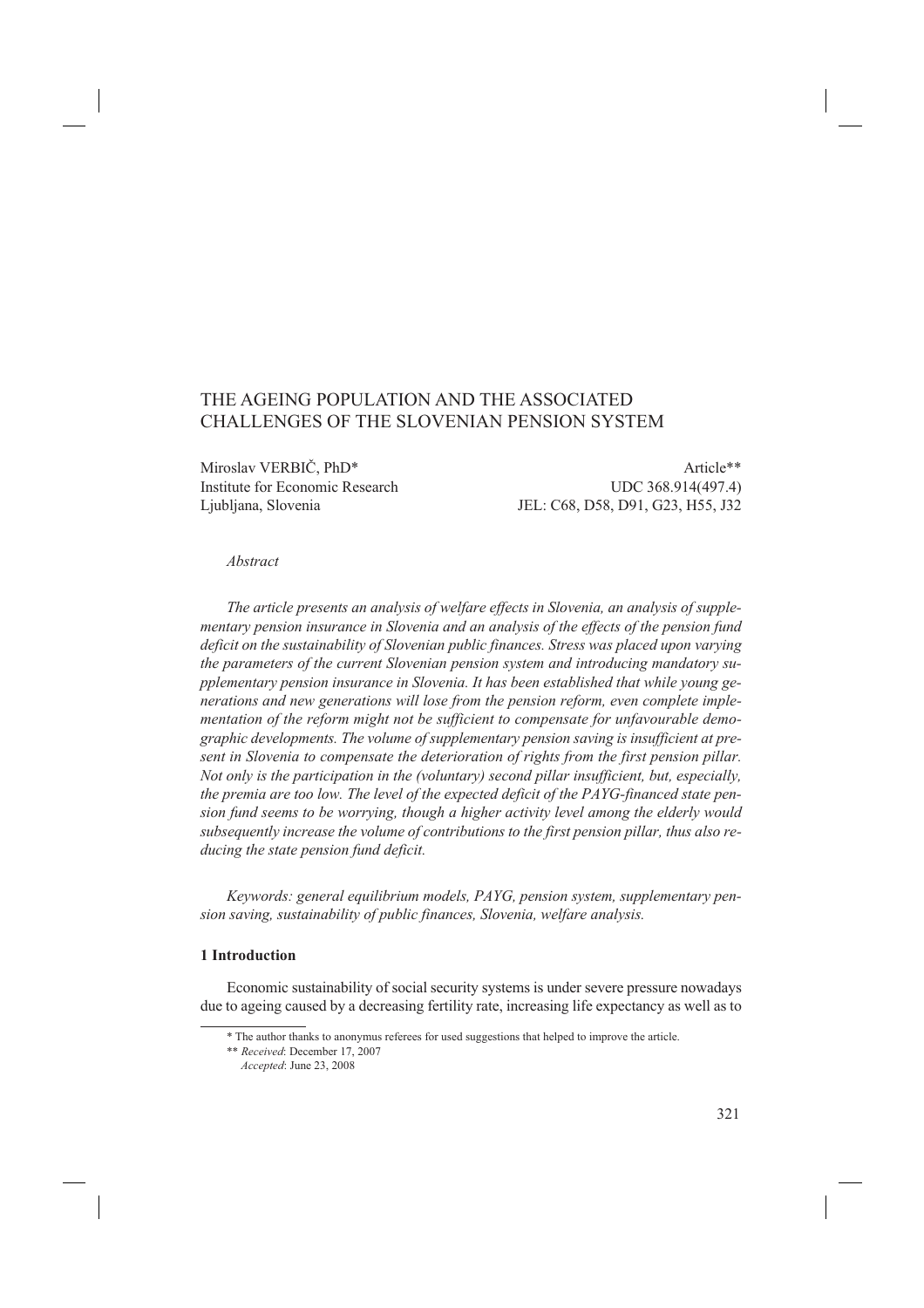an increasing share of recipients of social benefits, and a decreasing proportion of the active population *(cf.* OECD, 2000; European Commission, 2001). These are the reasons for an anticipated increase in traditional social security benefits and the introduction of new types of old-age insurance. One of the key topics of the social security system in Slovenia is, therefore, the development of a sustainable, efficient and fair system of funding social security in the environment of the expected further ageing of the population. Special emphasis is being put on the pension system due to its weight in the system of public finances; therefore it is also the focus of our research.

Due to increasingly perceptible unfavourable demographic developments it became obvious in Slovenia in the 1990s that the pension legislation as it had been to date would not be able to sustain the pressure. This became distinctly obvious in 1996, when the state pension fund needed additional financing from the central budget for the first time. This was enough to start intense preparations for the Slovenian pension reform, which was adopted in the form of the 1999 Pension and Disability Insurance Act (PDIA) and has been implemented from 1 January 2000. With the gradual implementation of the 1999 PDIA, the second pension pillar is becoming increasingly important on account of the first pension pillar. This means that people will become less dependent on the pension from the first pillar as soon as they retire. However, since the second pension pillar in mainly voluntary in Slovenia, there are reservations regarding whether the present amount of supplementary pension saving will be sufficient to compensate for the deterioration of rights derived from the first pension pillar.

In the present analysis we are interested in the effects of varying the parameters of the current Slovenian pension system and introducing mandatory supplementary pension insurance in Slovenia on the welfare of different generations and on the sustainability of public finances. To achieve this, the Slovenian economy is analyzed with an overlappinggenerations general equilibrium (OLG-GE) model, supplemented with a generational accounts (GA) model. Stress is laid on the Auerbach-Kotlikoff (1987) type OLG-GE model, which is the most developed version of computable general equilibrium (CGE) models. The SIOLG 2.0 model (Verbič, 2007; 2007a) makes possible analysis of the intra-generational and inter-generational redistribution effects of the potential outcomes of different strategies of public financing aimed at achieving sustainable long-term economic growth and social development. It also enables monitoring and anticipation of effects of unfavourable demographic developments on the volume of social transfers to the population.

The aim of the present article is to evaluate three crucial questions regarding the Slovenian pension system. The first one refers to whether the burden of the pension reform will be borne by the already retired generations and the elderly in general, or the young generations, active in the future. The second question relates to the volume of current second pillar saving in Slovenia and its significance for compensating the reduced rights from the mandatory pension insurance of insured persons and pensioners. The last question refers to whether the increased retirement age and the adjusted pension growth with respect to wage growth, enacted by the 1999 PDIA and its subsequent amendments, will enable long-term pension system sustainability.

It was established that while young generations and new generations will lose from the pension reform, even complete implementation of the reform might not be sufficient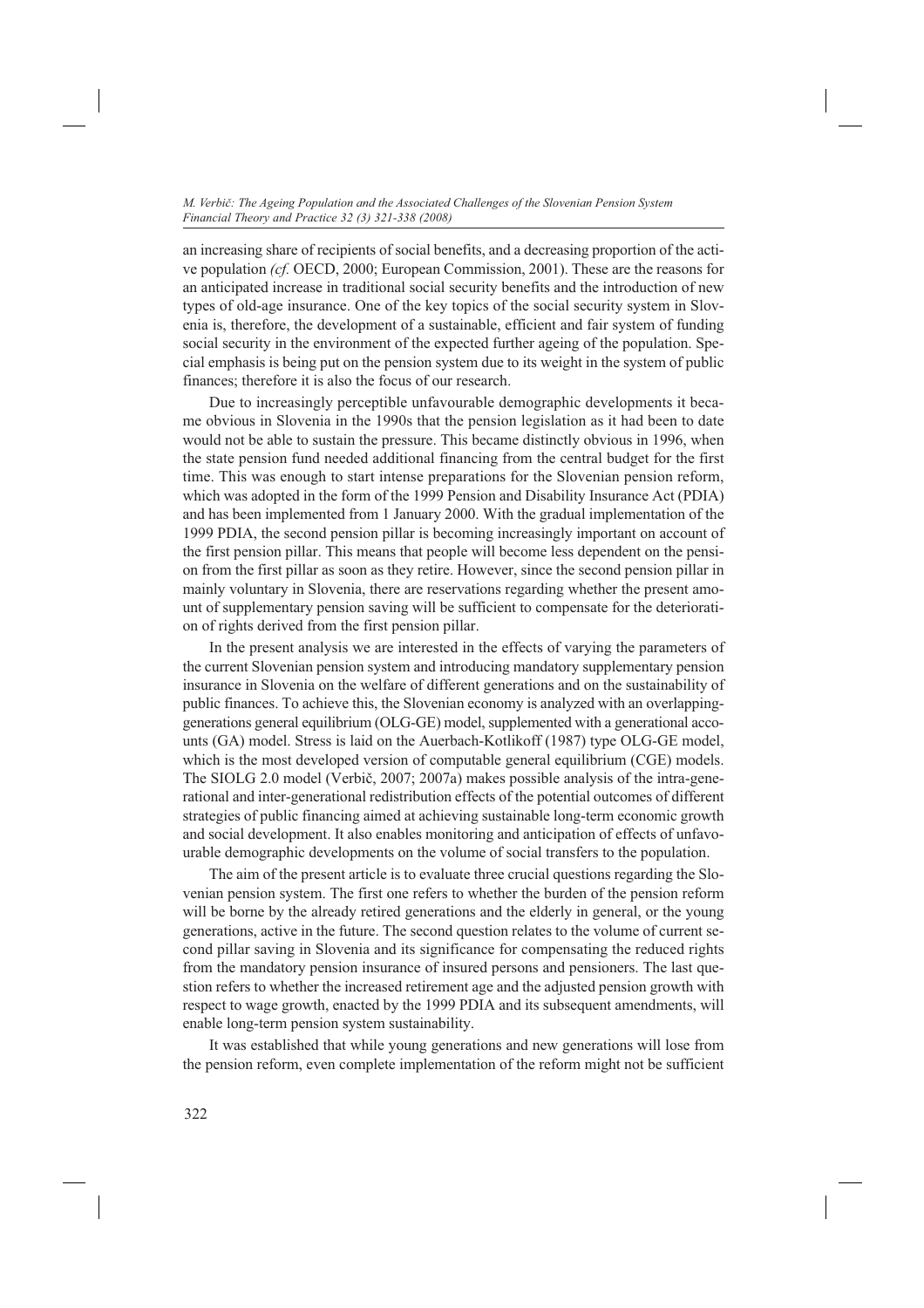to compensate unfavourable demographic developments. The volume of supplementary pension saving is insufficient at present in Slovenia to compensate for the deterioration of rights from the first pension pillar. Not only is the participation in the (voluntary) second pillar insufficient, but, and particularly, the premia are too low. The level of expected deficit of the PAYG-financed state pension fund seems to be worrying, though higher activity level among the elderly would subsequently increase the volume of contributions to the first pension-pillar, thus also reducing the state pension fund deficit.

The outline of the article is as follows. In Chapter 2 the developments in the Slovenian pension system from the 1990s onwards are explained in some detail, while in Chapter 3 a short description of the OLG general equilibrium model of the Slovenian economy is presented. In Chapter 4 some of the simulation results are presented, with special focus on welfare effects in Slovenia, supplementary pension insurance in Slovenia and effects of the state pension fund deficit on the sustainability of Slovenian public finances. In the final chapter we summarize the central findings of the article.

### **2 Representation of Developments in the Slovenian Pension System**

The Republic of Slovenia inherited the legislation of its pension system, which was based on inter-generational contract and is therefore a pay-as-you-go (PAYG) system, from the former Yugoslavia. After Yugoslavia splintered into newly independent countries at the beginning of the 1990s, transformation from workers' self-management to a modern market economy was initiated in Slovenia, thus requiring the formation of new markets and taking market rules into account. However, the consequences of bankruptcy of firms, economic recession and restructuring of the business sector, all resulting from economic transformation, were "solved" at the same time in order to preserve social stability by mass early retirement.

After Slovenia's independence in 1991, the new pension legislation was adopted somewhat behind schedule in 1992, when the restructuring was for the most part already finished. Even the rise of the retirement age was therefore not able to put a brake on early retirement pressure. Because the price of additional years of service was low and therefore not consistent with actuarial principles, the purchase of additional years of seniority was a common phenomenon. Consequently, the increase in actual retirement age was modest and very close to the minimum retirement age. The ratio between the number of insured persons and the number of pensioners has been relatively steady over the last decade (Stanovnik, 2002), although this stability is somewhat misleading for the new pension legislation introduced additional categories of insured persons<sup>1</sup>.

Legislative modifications adopted in 1992 are partially responsible also for the large increase of pension expenditure of the PAYG-financed state pension fund, i.e. the Institute for Pension and Disability Insurance (IPDI), in the same year. Namely, with the new Pension and Disability Insurance Act the IPDI was compelled to pay contributions for health insurance for pensioners, hence contributing at least one additional percentage point

<sup>1</sup> Evident examples of introducing additional categories of insured persons are "voluntarily insured persons" and "unemployed persons receiving unemployment benefits" for whom the contributions are paid by the National Employment Office.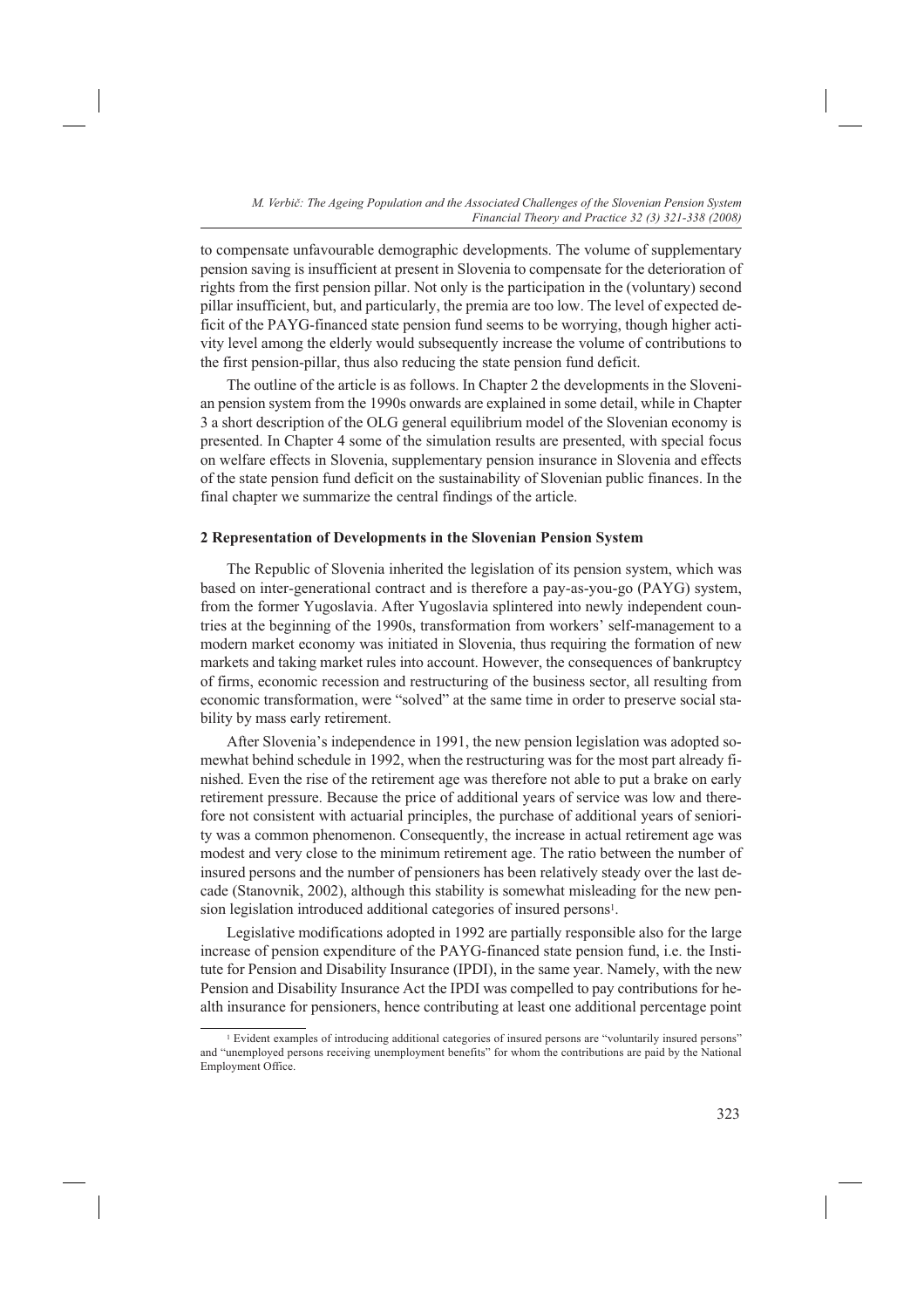to the ratio of pension expenditure to GDP. After 1992 the pension expenditure, measured as percentage of GDP, somewhat stabilized at the level of 11 per cent. This could have been a sign of financial stabilization of the IPDI; however things took a drastic turn for the worse, as we will find out hereinafter. Until 1996 all extensive increases of pension expenditure were financed by increasing the pension contribution rate. As a result the (joint employer and employee) pension contribution rate rose from 22.55 per cent of the gross wage in 1989 to 31 per cent of the gross wage in 1995. Finally, in 1996 the Government of the Republic of Slovenia decided to lower the employer pension contribution rate from 15.5 per cent of the gross wage to 8.85 per cent of the gross wage in order to increase the competitiveness of the Slovenian economy.

The year 1996 hence represents a decisive moment, since the until then financially autonomous state pension fund demonstrated a deficit for the first time, which was after that filled up every year until 2004 with so-called "generalized" transfers from the central budget in order to maintain social stability. Transfers of funds from the central government budget to the IPDI indeed existed prior to 1996, but were only intended for financing additional obligations of the government, such as pensions of farmers, policemen, customs officers and World War II combatants. Now the government actually committed itself to partially financing pensions that were primarily established on actuarial principles and were before 1996 entirely funded with the contributions of the active population. Until the economic transformation, relatively favourable pension figures become insupportable in just a few years. One should certainly add that the effects of demographic changes on the social security system are yet to be observed in the subsequent years.

The decrease of employer pension contributions was thus a "suitable" occasion for the extreme measure of the transfer-funding of the pension system. The insolvency of the pension system therefore passed by unnoticed by the general public, but the consequences of the pension deficit can be seen in the structure of the Slovenian budget, where there are fewer funds available for investments and for research and development. Yet the economic situation is commonly not perceived to be so pessimistic. The fiscal position was relatively favourable for the whole time and certainly the most promising among the new EU member states; the budget deficit was relatively low in the last decade despite the difficult situation in the first years of economic transition, hence the public debt increased only moderately.

The problem, which had by that time drawn the attention of economists of the International Monetary Fund and the World Bank, was properly addressed with the preparation of the White Paper on the subject in 1997, which led to the adoption of new PDIA in 1999. The implementation of this law started on 1 January 2000 and will be completed in 2024. The pension system has become more complex than ever before; partially due to difficult negotiations in the government coalition, but mainly because of tiresome negotiations between management and labour (Stanovnik, 2002). The main characteristic of the new pension legislation in comparison with the former legislation is path-dependency, which appears to be a universal feature of the predominantly gradualistic reforms of the Slovenian economic system. In addition, the transitional periods are lengthy, so the actual values of the parameters of the present three-pillar pension system in Slovenia converge only gradually to the final values.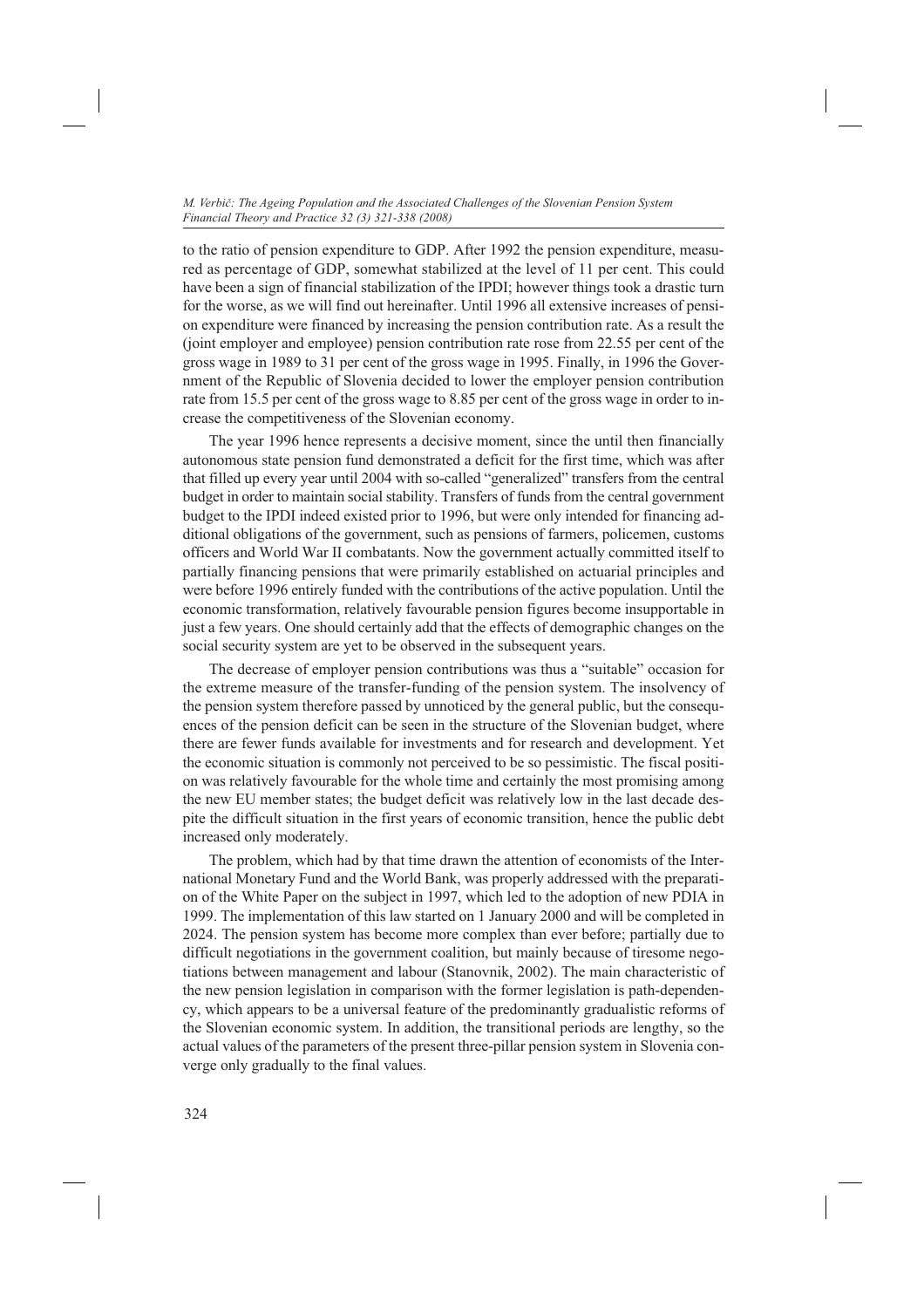Statutory retirement age under the 1999 PDIA, which guarantees insured persons retirement benefits, dependent only on completed years of service (without deductions), is 63 years for men and 61 years for women. This criterion is to be increased from 58 years and 6 months in 2000 by 6 months per annum for men and from 53 years and 4 months in 2000 by 4 months per annum for women. However, an individual can retire as early as 58 and receive pension without deductions if he or she has fulfilled the full pension qualifying period, which is 40 years of service for men and 38 years of service for women. The transitional period terminates at the end of 2008 for men and at the end of 2022 for women. The minimum pension qualifying period is still 15 years of service. The retirement age can be decreased for every child, biological or adopted, brought up and supported by the insured person for at least for five years.

There is more consideration given in the 1999 PDIA to actuarial fairness, for the system of incentives and disincentives was adopted in the case of retirement before and after fulfilment of the retirement eligibility criteria, respectively. That is, for all insured persons without a full pension qualifying period, who have retired before 63 (men) and 61 (women) years of age, the pension decreases accordingly for every month missing until the statutory retirement age. If, on the contrary, the insured pension remains employed after attaining the statutory retirement age and the full pension qualifying period, the pension accordingly increases for every month completed after the statutory retirement age. Incentives and disincentives are added or subtracted by 1.5 percentage points of the accrual rate for every year of service added or missing, respectively.

The calculation of pensions is less favourable for insured persons under the 1999 PDIA. The old-age pension is calculated from the pension base in per cent, depending on number of completed years of service; 35 per cent in the case of men and 38 per cent in the case of women for the first 15 years of service, and 1.5 per cent for each additional year of service irrespective of gender. Under the proviso that the insured person is not subjected to pension disincentives, the pension in the case of a full pension qualifying period amounts to 72.5 per cent of the pension base, instead of the previous 85 per cent (1992 PDIA). Since the pension base under the 1999 PDIA is calculated out of best 18 consecutive years of service instead of the previous best 10 consecutive years of service (1992 PDIA), the decrease in pensions is even higher. However, the most complex procedures of the 1999 pension legislation are the revaluation of pension bases and indexation of pensions (*cf.* Stanovnik, 2004). Revaluation of the pension base in the Slovenian pension system involves a procedure of recalculating the sources of pensionable income in the best 18 consecutive years of service using a vector of revalorization coefficients, in order to obtain the pension base. It is actually an instrument in the pension system, used for obtaining horizontal equity between existing and new pensioners. Indexation of the pension, on the other hand, is a procedure of adjusting retirement benefits to existent economic developments in the country using a complex set of rules, where consumer price index is the floor and wage index is the ceiling for the growth rate of pensions.

It has to be emphasized that in 2005 the Government of the Republic of Slovenia introduced several changes to the 1999 PDIA that were aimed at increasing the pensions (in real terms). The most important among then was the introduction of full indexation of pensions that is being carried out twice a year (in February and in November). Additio-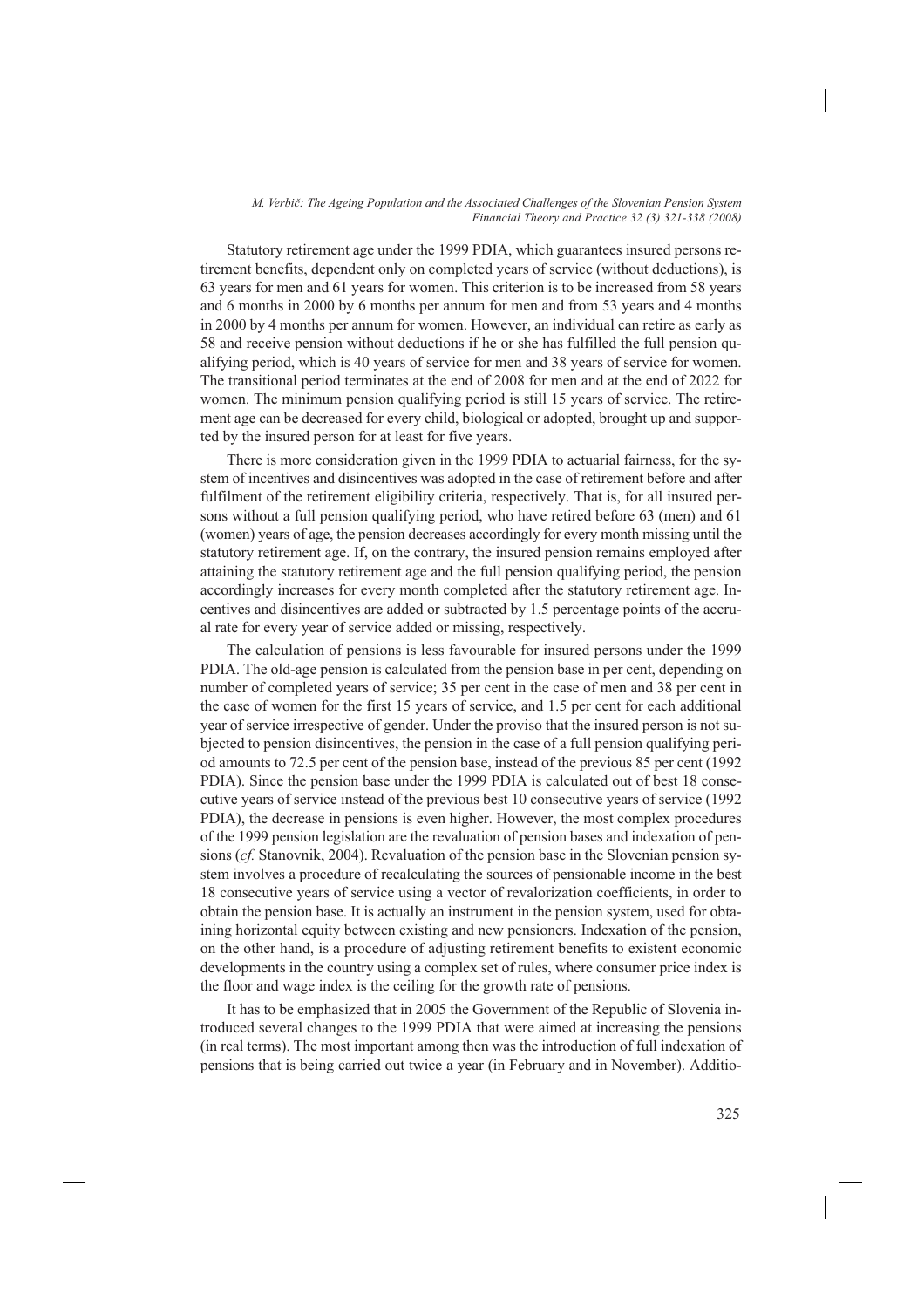nally, the changes of pension legislation include increases in the level of the pensioner's recreation grant and the lowering of the eligibility requirements for the survivor's pension. These provisions, especially the introduction of full indexation of pensions, will undoubtedly have substantial negative long-term effects on controlling the expenditure of the system of public finances.

The 1999 PDIA introduced a number of elements that improved horizontal equity in the system (*cf.* Stanovnik, 2002). The gender divide regarding eligibility and benefits was considerably narrowed. Not only were accrual rates equalized, but the eligibility criteria for women are now closer to those for men. Nonetheless, even greater emphasis was laid on the principle of vertical equity or "solidarity". Thus the ratio between two comparable pensions<sup>2</sup> can not exceed 4:1, which is less than the prior ratio of 4.8:1 (1992 PDIA). Instead of an explicit minimum and maximum pension, the Slovenian pension system includes a minimum and maximum pension base; the former is set nominally, yet amounted to approximately 62.5 per cent of the average net wage in 2000, while the latter is four times the minimum pension base. A further redistributive element lies in the fact that social security contributions are not capped.

Another very important innovation of the 1999 pension legislation is the adjustment of pension growth of the existing pensioners to entry pensions of new pensioners, which amounts approximately to –0.6 percentage points per annum. This means that pensions of existing pensioners are being decreased, taking account of the lower pensions of new entrants. There was an initiative made to the Constitutional Court of the Republic of Slovenia for review of this article, but the Court ruled in December 2003 that the article is consistent with the Constitution of the Republic of Slovenia. Such an outcome is particularly important, since this modification of the pension legislation represents a large share of the overall effects of the pension reform and also has a significant positive effect on managing the expenditure of the pension system.

The younger existing and new generations will evidently have to pay higher contributions for the same or a lower pension. This will occur not only due to a fall in the replacement rate and the effect of partial indexation of pensions between 2000 and 2005, but primarily due to growth in the dependency ratio as a consequence of aging (see Figure 1). For the old-age dependency ratio, i.e. the ratio of persons above 64 years of age to people aged 20-64, is projected to increase from 22.0 per cent in 2000 to 48.2 per cent in 2040. The projected overall dependency ratio will adjust accordingly, which means that the financial burden imposed on employed persons, represented by the non-active persons, will increase significantly. In addition, the younger existing and new generations will have to compensate for a relatively lower level of welfare with supplementary pension insurance.

The 1999 PDIA enabled the development of supplementary pension saving within the second pillar. In Slovenia the second pillar consists of supplementary pension insurance, which can be broken down to: (1) individual and collective, (2) voluntary and mandatory, and (3) based on employee or employer payments. Following significant consolidation

<sup>&</sup>lt;sup>2</sup> Comparable pensions exist when two pensioners enter the pension system under the same conditions and both have full pension qualifying period.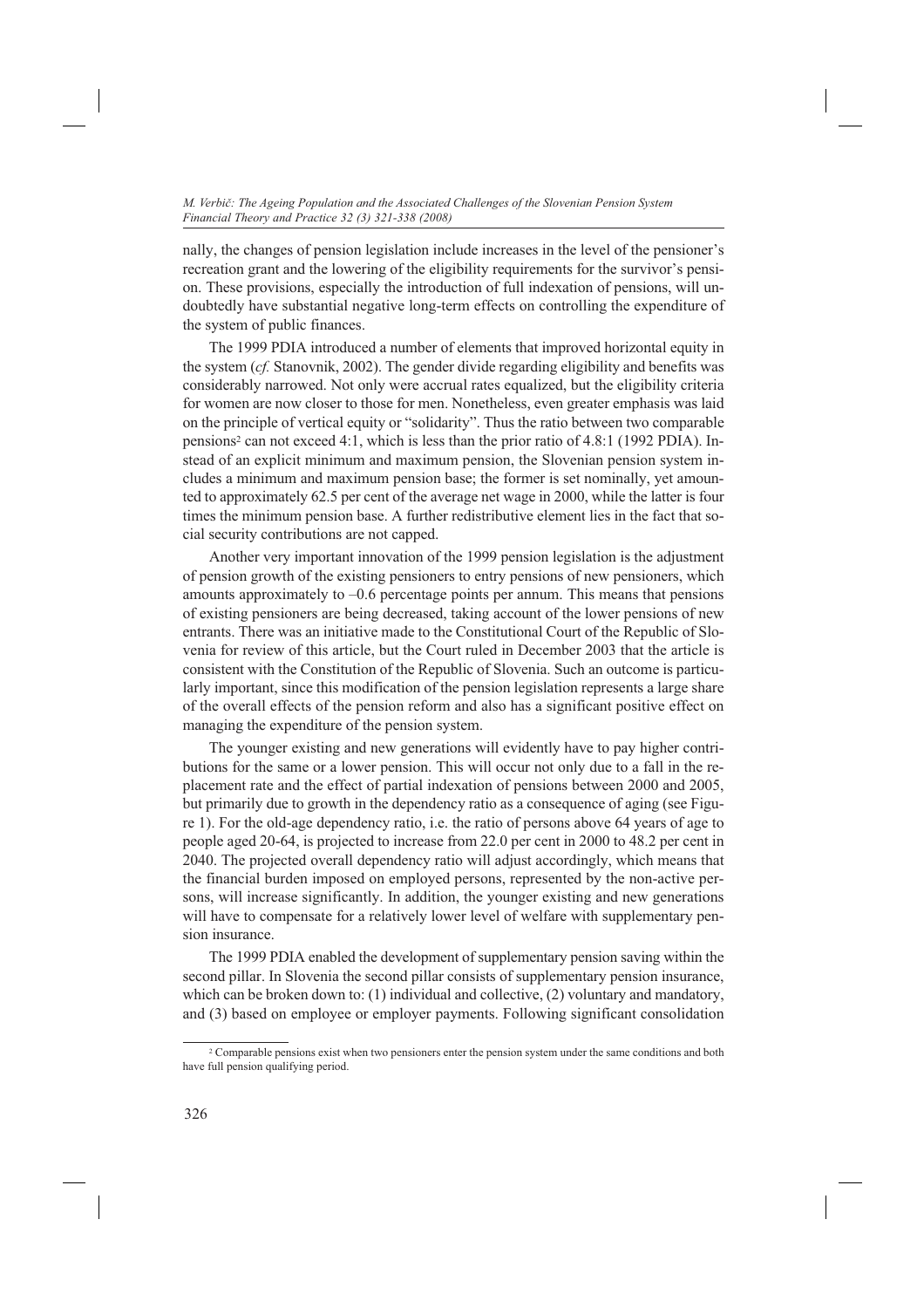*Figure 1 Projected dependency ratio in Slovenia, 2000-2040 (%)*



*Source: Demographic projections prepared for SIOLG 2.0; own calculations.*

on the pensions market in the first half of this decade, the first and third classification can be taken as practically the same and one can speak of *individual supplementary pension insurance* as insurance based on employee payments, and *collective supplementary pension insurance* as insurance based on employer payments. Distinguishing between whether participation is mandatory and the type of scheme is somewhat more difficult; individual supplementary pension insurance is voluntary, while collective supplementary insurance may be mandatory or voluntary.

According to the current pension legislation, the second pillar includes insurance companies and pension companies as well as the state system. It covers private professional schemes financed from employee contributions and their employers. Participation in the first pillar is a condition for inclusion in the second pillar. The investment financing system represents the collection of funds in personal pension accounts with the purpose of providing the insured persons with an additional pension on reaching a set age, or in other cases defined in the pension scheme. Monthly contributions gain interest at an agreed rate, or based on the profit the fund manager generates from investments. There is a minimum return requirement for pension funds, requiring them to provide at least 40% of the average annual interest rate on long-term government bonds.

Insured persons participating in voluntary supplementary pension insurance schemes can claim tax relief, if the pension scheme is on the approved list at the Ministry of Labour, Family and Social Affairs. According to the Act, value added tax is not paid on premia, and they are also exempt from 6.5% of insurance service tax. The tax relief on a pre-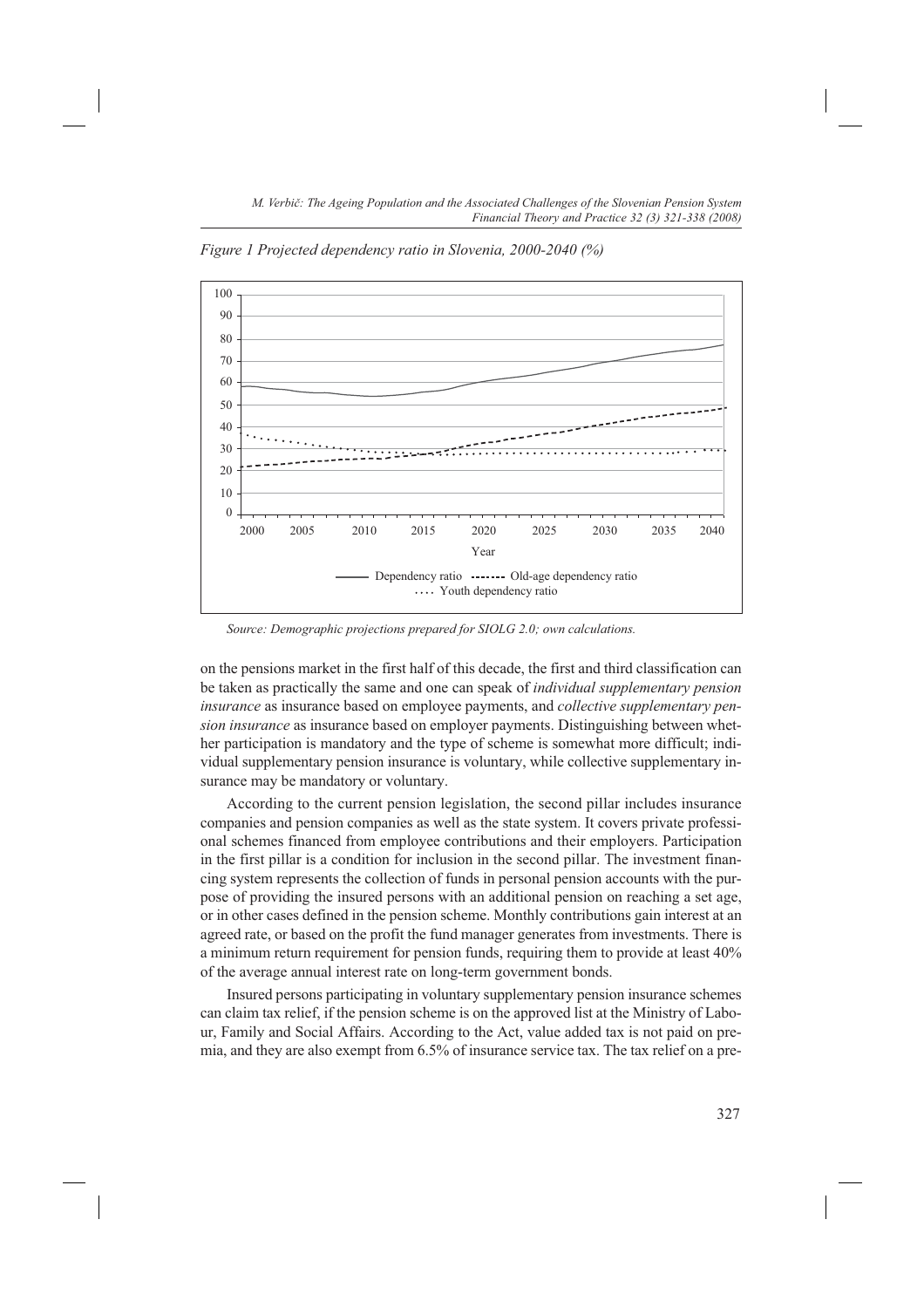mium paid by an insured person works by reducing the personal income tax base by the amount the insured person pays for voluntary supplementary pension insurance. However, the reduction of the personal income tax base is limited. The premium an employer pays for an insured person is not counted in that person's income tax base. The pension is included in the income tax base in the year in which the beneficiary receives payment of the pension, while the premium paid by the employer is recognised for tax relief on corporate income tax, but it does not count as wages paid nor are contributions paid on it. Experience to date with collective schemes indicates that employers finance most of the premium or even the entire premium.

The pension scheme manager is eligible for reimbursement of entry costs from premia paid, of exit costs and to an annual management commission. The entry costs are calculated as a percentage of the paid premium, and reduce the paid premium. The entry costs are calculated as a percentage of the surrender value, and reduce the surrender value. The commission for managing an active fund is defined as a percentage of the average net annual value of mutual fund assets and reduces the fund's actual return. The Minister of Finance prescribes the maximum permitted percentages for these costs; at present these stand at 5.5% for entry costs; exit costs at 1%, and the management commission at 1.5%. Administrative costs are high therefore, though the trend is for them to fall.

The second pillar of the Slovenian pension system has undoubtedly undergone considerable growth, as in mid-2006 over half the active working population was already included in voluntary pension insurance. However, most of these insured persons were involved via collective insurance, while the individual pension saving segment is marginal. Civil servants represent a significant proportion, though they pay the minimum premium. In November 2005 439,280 insured persons were included in supplementary pension insurance, but 167,363 of them were civil servants with a minimum pension insurance premium. Overall, the key worrying indicator of progress in supplementary pension insurance in Slovenia is the value of paid premia. As this analysis indicates, there is a large gap between the actually paid premium for supplementary pension insurance and the target premium value that would enable compensation of effects of the pension reform on the welfare of the elderly. Below, the article will present the consequences this problem may pose in the future.

## **3 Description of the OLG-GE Model of the Slovenian Economy**

The SIOLG 2.0 model is a dynamic overlapping-generations general equilibrium model of the Slovenian economy, based on social accounting matrix (SAM), data on demographic structure of the population, expected future demographic developments, characteristics of Slovenian households, and decomposition of households within generations (*cf.* Verbič *et al.,* 2006; Verbič, 2007). The model has been developed with the very intention of analyzing the sustainability of the Slovenian public finances, though it can be used to analyze any part or any sector of the economy.

The starting points of the OLG-GE model are the life cycle theory of consumption by Modigliani and Brumberg (1954) and the permanent income hypothesis by Friedman (1957), which are actually special cases of the more general theory of intertemporal allo-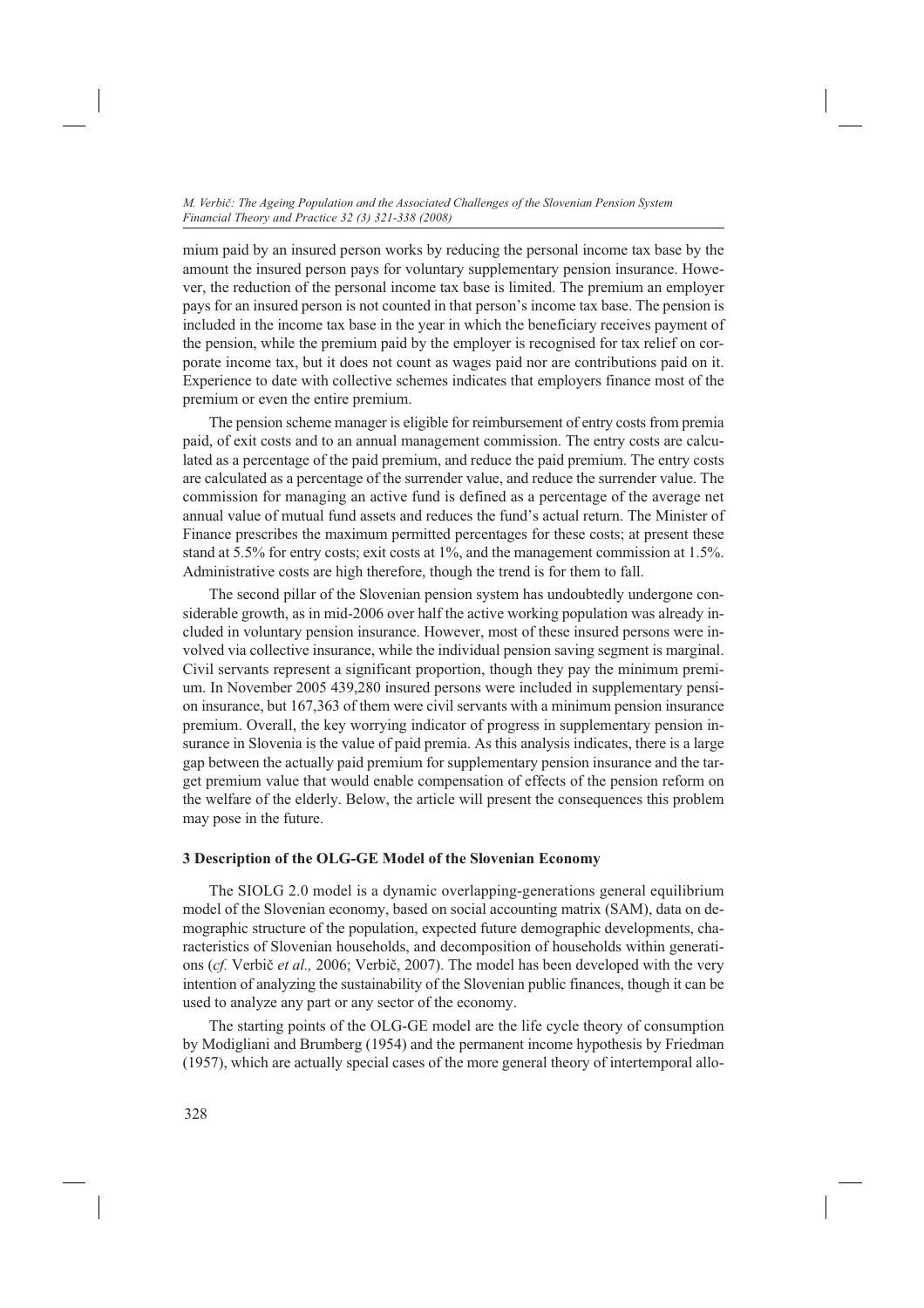cation of consumption (Deaton, 1992). Unlike in the Keynes theory of behaviour of consumption and savings, based only on current income, in the OLG-GE model consumption and savings are derived from intertemporal optimization behaviour and are therefore dependent on full lifetime income. In the simplest case of unchanged income until retirement (*cf.* Modigliani, 1986), consumers save during their active lifetime and spend their savings after retirement in order to maintain unchanged consumption. Retirement is therefore *raison d'etre* for saving.

Overlapping-generations general equilibrium models represent the pinnacle of dynamic CGE modelling. OLG-GE modelling was established and promoted by Auerbach and Kotlikoff (1987) and is based on detailed decomposition of the consumption side of the model. Namely, unlike in the Ramsey-type models the consumers live a finite length of time, but long enough to live at least one period with the next generations of consumers. Determination of consumers by their birth cohort enables analysis of inter-generational effects, which makes OLG-GE models especially valuable for analysis of tax policies, pension policies and other social policies.

The dynamic general equilibrium model SIOLG 2.0 comprises not only the standard model structure of a national economy, but also the demographic block and the pension block, within the framework of which the first and the second pillar of the Slovenian pension system are modelled. Since the model incorporates most of the contemporary techniques of CGE modelling, the arrears in this field in Slovenia compared to the rest of the world have practically been eliminated. That is, the model is built within the general algebraic modelling system (GAMS), which has become both the most widely used programming language and the most widespread computer software for the construction and solving of large and complex CGE models (*cf.* GAMS Development Corporation, 2007; 2007a).

Within the GAMS framework, the dynamic general equilibrium model is written in Mathiesen's (1985) formulation of the Arrow-Debreu (1954) equilibrium model, i.e. as a mixed complementarity problem (MCP). The key advantage of this formulation is the compact presentation of the general equilibrium problem, which is achieved by treating variables implicitly and thus significantly reducing the computation time for higherdimensional models. Namely, the mathematical program includes equalities as well as inequalities, where the complementarity slackness holds between system variables and system conditions (*cf.* Rutherford, 1995a; Böhringer *et al.,* 2003). Functions of the model are written in Rutherford's (1995) calibrated share form, a reasonably straightforward algebraic transformation, which nevertheless considerably simplifies the calibration of the model (*cf.* Böhringer *et al.,* 2003; Balistreri and Hillberry, 2003). To solve the model, i.e. to achieve convergence, a recent version of the PATH solver (Ferris and Munson, 2000) is used, which is renowned for its computational efficiency.

Consumers live in the model according to their expected length of life, i.e. their life expectancy at birth. Assuming that the life expectancy is approximately 80 years and that the active lifetime period starts at the age of 20, there are 60 generations in each period of the model. There is a new cohort of consumers born in each such period, thus increasing the population, while at the same time a number of consumers pass away and decrease the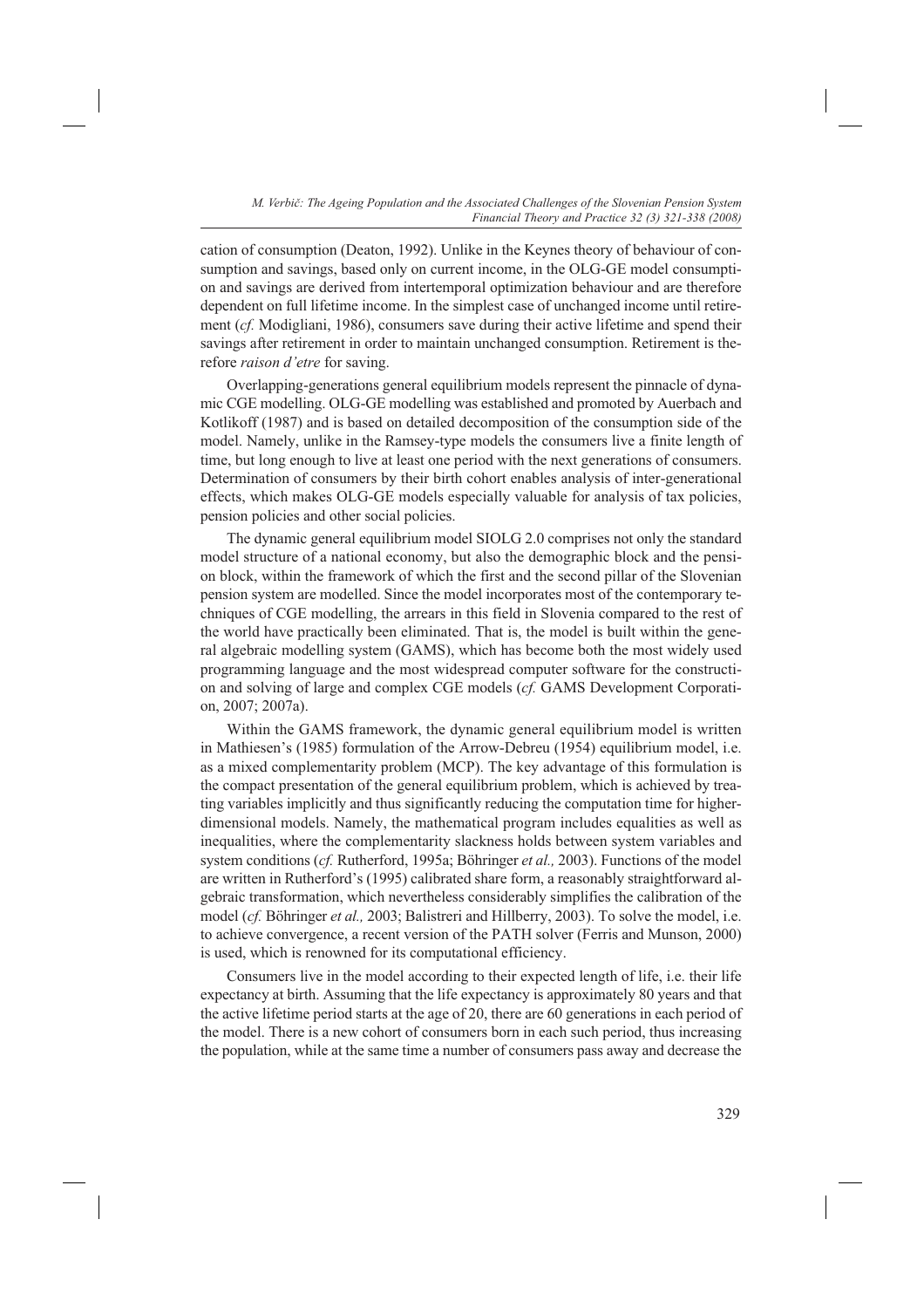total population. Consumers are observed in five-year intervals within households, which maximize the expected lifetime utility subject to their income constraints, where one has to put the need to save for retirement and to support children. Households are differentiated in the model according to year of birth, income and size; within each cohort, distinction is made between couples without children and nuclear families with two children on average, and five income profiles representing different income brackets. Consequently, there are ten versions of the model altogether, which facilitates analysis of intra-generational effects of different economic policies.

The volume of labour and tlabour productivity growth are given exogenously. Changes in wages are reflected in changes of the labour supply. Consumption of households with children is additionally corrected due to extra cost per child, where the children are born in the childbearing age of the woman or, to be precise, the household, i.e. in the age bracket of 20-40 years. In the first ten years after retirement the household is composed of two persons and afterwards of one adult. Saving decisions of households affect investment decisions of firms in the capital markets and thus future production. The effects ascribed herein have recurrent effects on the product market through decreasing prices and on the labour market through higher productivity, leading to higher wages and finally higher incomes of households. Both effects can be analyzed quite straightforwardly with a dynamic OLG-GE model.

The perfect foresight assumption in the forward-looking model specification implies the ability of households to perform intertemporal optimization of the present value of entire future consumption. In other words, the consumers have full information at their disposal, adopt on average the right decisions and are familiar with future modifications of key economic indicators, which is the quintessence of rational expectations. They are able to anticipate new policies and to prepare themselves for future changes. The assumption of equilibrium in all markets and assumption of achieved sustainable economic growth enable analysis of different scenarios, which cause deviations from the reference growth path and changes in macroeconomic and microeconomic indicators. This is especially important when analyzing social security, because it makes possible projecting the effects of demographic changes on the social security system. For this we have three variants of demographic projections available; the low variant combines lower fertility with lower life expectancy and lower net migration, while the high variant combines higher fertility with higher life expectancy and higher net migration than in the reference medium variant.

On the other hand, the assumption of perfect foresight is also valid for firms, which maximize profits in the environment of perfect competition. Technology is given by the constant elasticity of substitution (CES) production function. The number of production sectors in the model is dependent on availability of the input-output table for the base year, which means that there are 60 sectors of the standard classification of activities (SCA) available for discretionary aggregation. Government spending is dependent on economic growth and growth of the population, and is financed with revenues from personal income tax, corporate income tax, value-added tax and import duties. Sources of revenue of the Slovenian system of public finances represent various possibilities of funding different economic policies in the simulation phase of the modelling.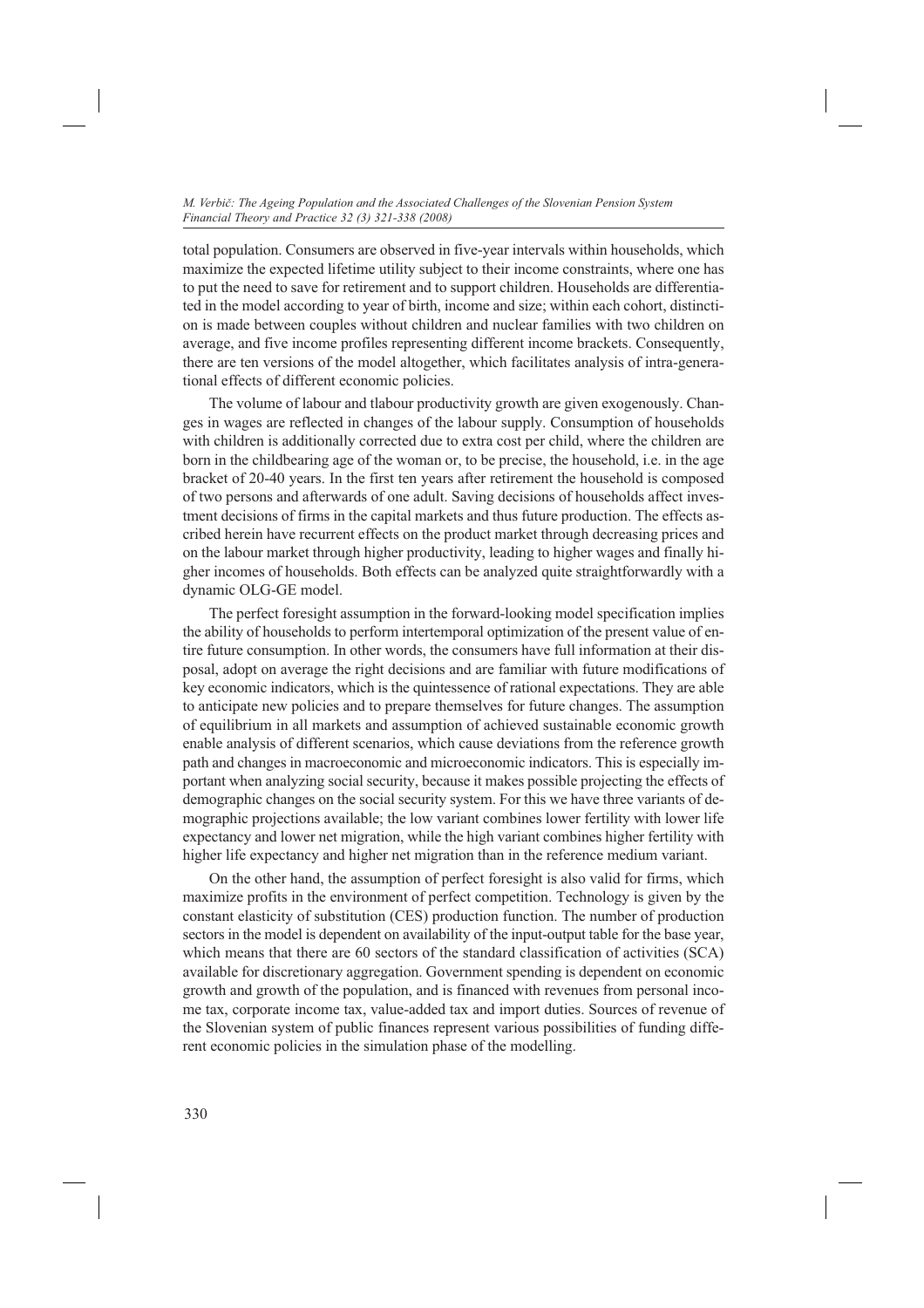The modelling of the first pension pillar was designed to capture the key pension system parameters that are usually the subject of modification within pension reforms. The emphasis is on the cash flow of the mandatory pension insurance institution, the relationship between the pension base and pensions, and the process of adjustment of pension growth with respect to wage growth. The modelling of the second pillar is focused on the implementation of the liquidity constraint. For this purpose the so-called total pension was introduced, representing the sum of the pension from the first and second pillars, where at every point households adjust the scope of their labour supply and their current consumption towards a target total pension. This creates a certain volume of supplementary pension saving, which can be treated as mandatory supplementary pension insurance, if the target total pension is defined at a level dissimilar to the reference level.

The SIOLG 2.0 dynamic general equilibrium model is closed using the Armington (1969) assumption of imperfect substitutability, where the commodities are separated by its source on domestic and imported products. Demand for imported products is derived from cost minimization criterion of firms and utility maximization criterion of consumers. As regards the export side of the model, domestically produced products are sold at home and abroad, but are nevertheless treated as imperfect substitutes. Slovenia is assumed to be a small open economy, implying that the changes in the volumes of imports and exports do not affect the terms of trade. International capital flows are endogenous, given the intertemporal balance of payments constraint.

## **4 Results of the Simulations**

We commence with an analysis of welfare effects in Slovenia, followed by an analysis of supplementary pension saving in Slovenia; the chapter concludes by analyzing effects of the IPDI deficit on the sustainability of Slovenian public finances.

For the purpose of welfare analysis we use the Hicks equivalent variations (HEV) as a measure of change in the welfare of generations. Equivalent variations can be defined as the equivalent percentage change in full lifetime resources needed in the reference scenario to produce the same level of welfare under counterfactual scenarios. A positive value means that a generation will gain from switching from the reference scenario to a counterfactual scenario. The inter-generational redistribution effects for the current pension system parameter values in Slovenia, i.e. retirement age of 60 years and full (100 per cent) indexation of pensions, are shown in Figure 2.

At first glance, Figure 2 shows that if the pension system is funded with revenues from value-added tax (VAT), future generations will gain. It is obvious that in this scenario the elderly will lose, as they have to pay more value-added tax in comparison with the reference scenario (REFER); they will be forced to bear a larger burden of the present value of public expenditure. In the case in which the pension system is funded with revenues from labour income tax (LABS), all future generations will lose, as they alone will need to bear the burden of public expenditure.

Funding the pension system with revenues from value-added tax appears to be a somewhat better alternative than funding the pension system with pension contributions,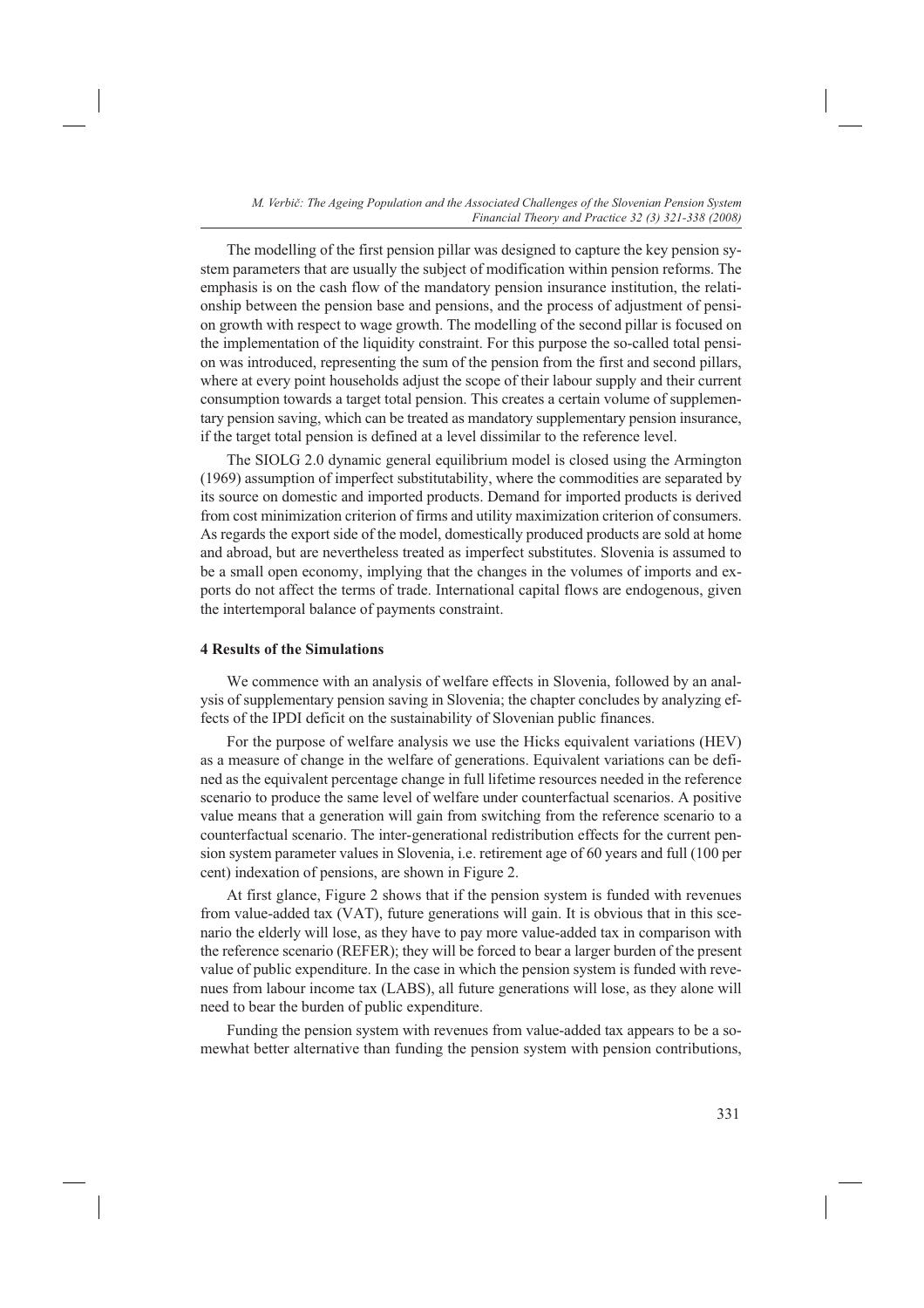*Figure 2 Welfare effects in Slovenia in the case of applying different sources of financing the pension system (retirement age of 60 years and full indexation)*



*Source: Author's simulations using SIOLG 2.0.*

which can be explained as follows. Replacement of social security contributions with revenues from value-added tax improves the financial situation of young generations, for the consumption of the elderly is taxed additionally. Since young generations have a lower marginal propensity to consume than the elderly, after the tax reform their consumption decreases, whilst their supply of labour has to increase. Total consumption therefore decreases, whereas the total labour supply increases; savings increase and higher capital stock leads to higher GDP.

As value-added tax rate is raised over time, making consumption in the future more expensive, the value-added tax acts like a corporate income tax. In the case in which the pension system is funded with revenues from value-added tax, there is a substantial increase in labour supply. This is to a lesser extent also true in the case of pension system funding from the revenues from labour income tax. People will not only work more, they will also work longer. The retired generations suddenly have to pay an increased tax on their consumption. As they live on their savings, the only way to keep their consumption at an unchanged level is by providing additional labour to the labour market, i.e. by retiring later. Correspondingly, a rising labour income tax rate will change the relative intertemporal prices of leisure. The future price of leisure will fall relatively to the price of current leisure, inducing a substitution of future with current labour supply.

The reduction in the income of older generations as a consequence of the pension reform can by compensated for by supplementary pension insurance. The level of savings required in the mandatory second pillar depends primarily on the amount of the target total pension, which comprises the pension from the mandatory pension insurance (first pillar), and the pension from the supplementary pension insurance (second pillar), and on mandatory pension insurance parameters. Those worth highlighting are the retirement age, and the wage indexation of pensions from mandatory pension insurance. A distincti-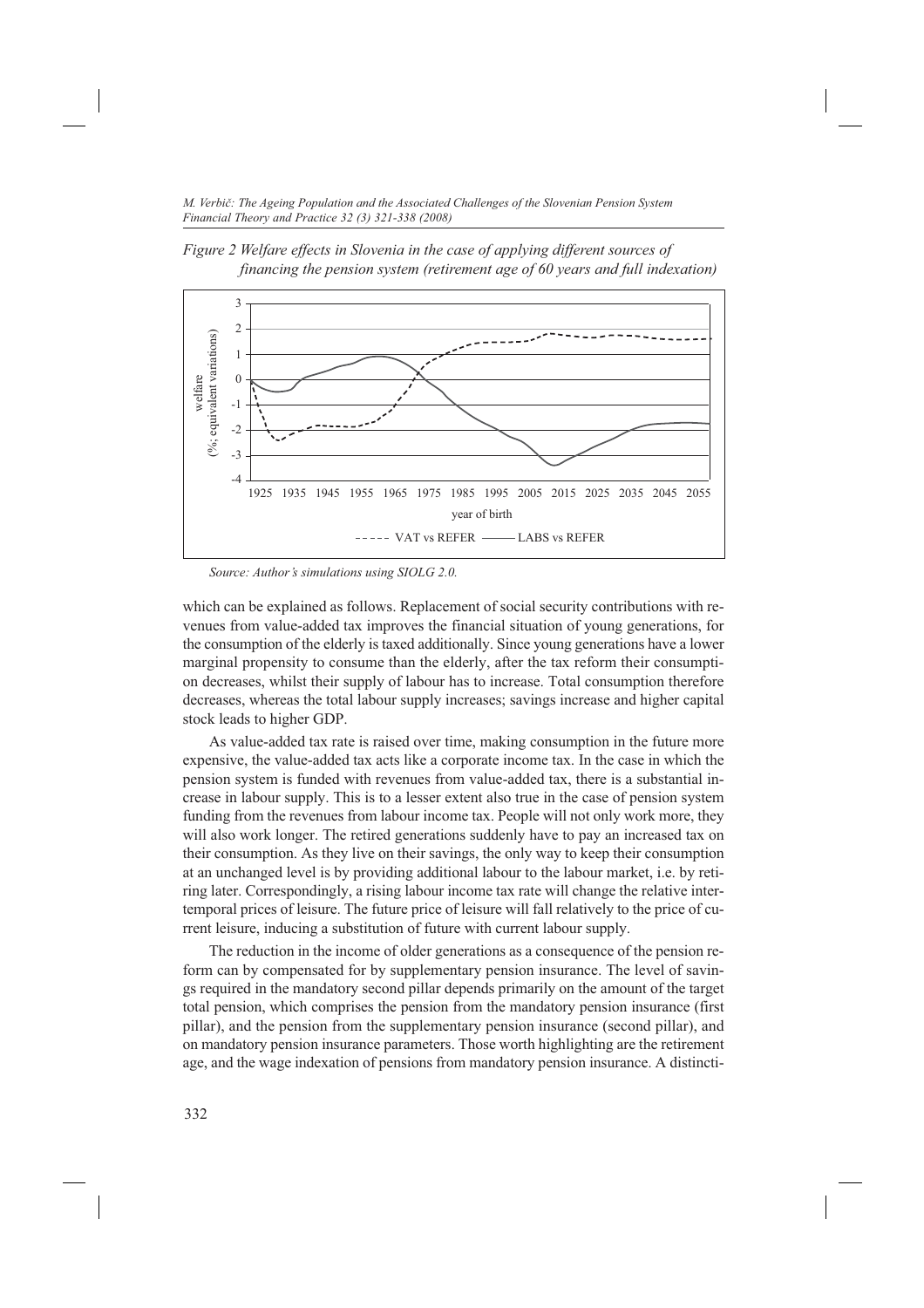on must be made between saving in the second pillar, which is required to compensate for the overall effects of the 1999 pension reform (which only came into effect from 2000) on mandatory pension insurance, and saving in the second pillar which is only required to compensate for key changes in pension reform in 2005 (coming into effect in the same year). Both are defined in the model by the proportion of the net wage allocated to saving in the second pillar of the pension system.

Figure 3, which relates to the retirement age of 60 years and full wage indexation of pensions, indicates that second pillar saving required to achieve the given target total pension is falling along with a reduction in household age, while it remains stable in the base period, and is constant for new generations of the household. This is to be expected given the assumptions in the model (households start saving in the second pension pillar in 2000) that older generations have less time to compensate for the effects of the pension reform with additional pension saving, hence making the required saving level higher. Compensating for the total effects of the pension reform requires a higher level of savings than needed to compensate for the changes in pension legislation alone, so the first liquidity constraint curve lies above the second. The saving required for the new generation to compensate for the total effects of the pension reform is 8.48% of the net wage, while compensating for the changes in the pension legislation from 2005 would require savings of 4.97% of the net wage. The reference saving in the second pillar is very low in Slovenia, which is in accordance with the supplementary pension insurance profiles constructed for Slovenia (Verbič, 2007: 214-221).





*Source: Author's simulations using SIOLG 2.0.*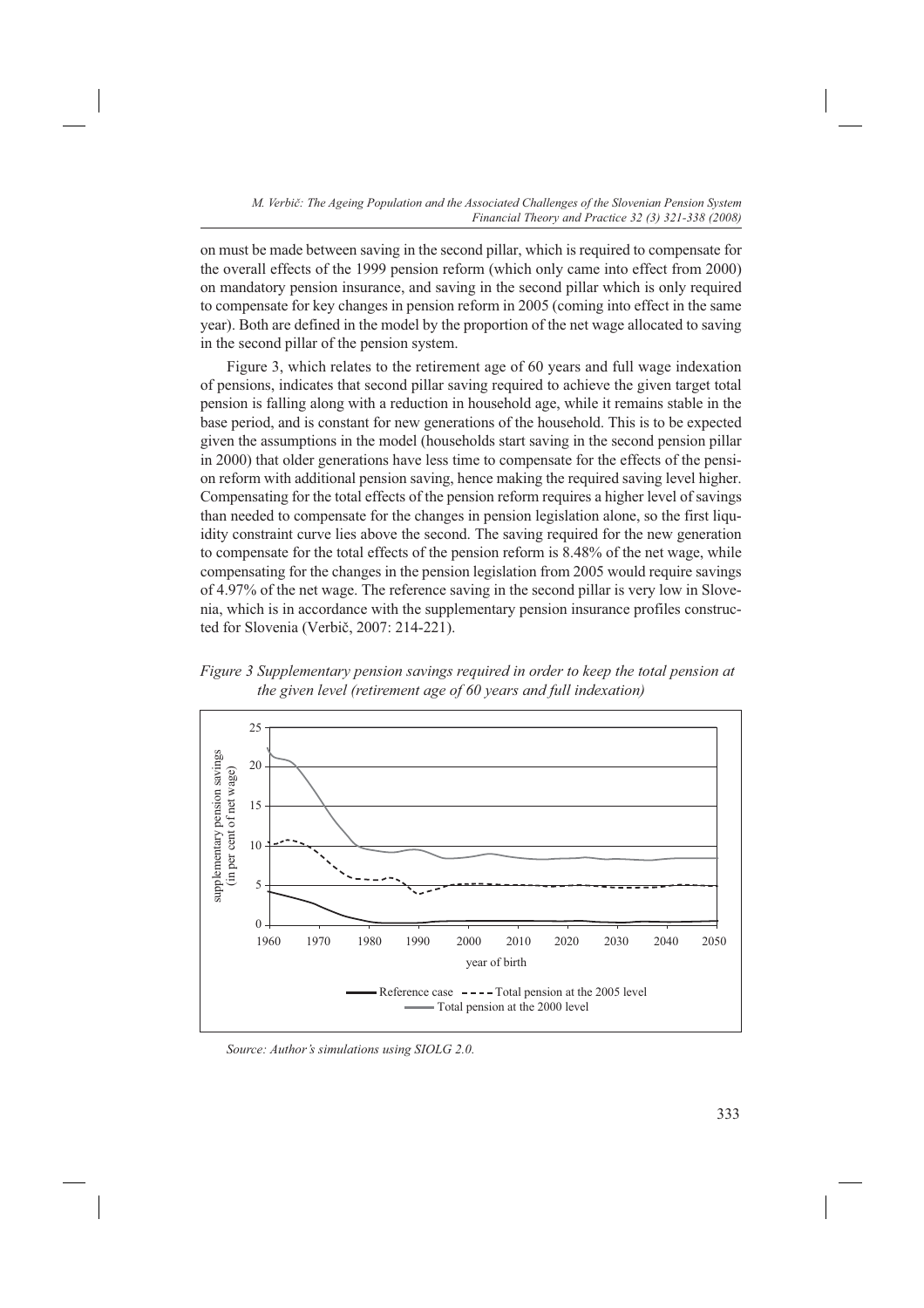Figure 4 indicates the changes required in second pillar saving by age cohort to achieve the required target total pension when raising the retirement age by five years, while retaining full wage indexation. It can be ascertained that the development of both liquidity constraint curves is similar to the preceding case, while the required saving level to achieve the given target full pension is significantly lower. Therefore, the saving required for the new generation to compensate for the total effects of the pension reform is 5.82% of the net wage, while compensating for the changes in the pension legislation from 2005 requires savings of 3.54% of the net wage. Increasing the retirement age by an additional year therefore reduces the additional second pillar saving required to achieve the given target pension by 0.4 percentage points of the net wage.





*Source: Author's simulations using SIOLG 2.0.*

The model simulations indicate that the pension fund deficit, with the current pension reform applying, i.e. given retirement ages of 61 (women) and 63 years (men) and full wage indexation, would grow to 9.9% of GDP by 2040. To understand the dimensions of the forecast growth in pension expenditure, it is sufficient to mention the fact that over the period 1947 to 1951, when the pension system started functioning, the total proportion of the IPDI funds in GDP was just 2.5% (Stanovnik and Kukar, 1995). Meanwhile, at the beginning of the 1990s, due to a drastic fall in the number of employees and the subsequent steep rise in pensioners, pension expenditure had already passed the 10% of GDP milestone, with the figure settling at around 13% of GDP following the implementation of the 1999 pension reform.

It should be pointed out that the selection of the method for indexing pensions has an important impact on the pension fund deficit (see Table 1). In relation to the assump-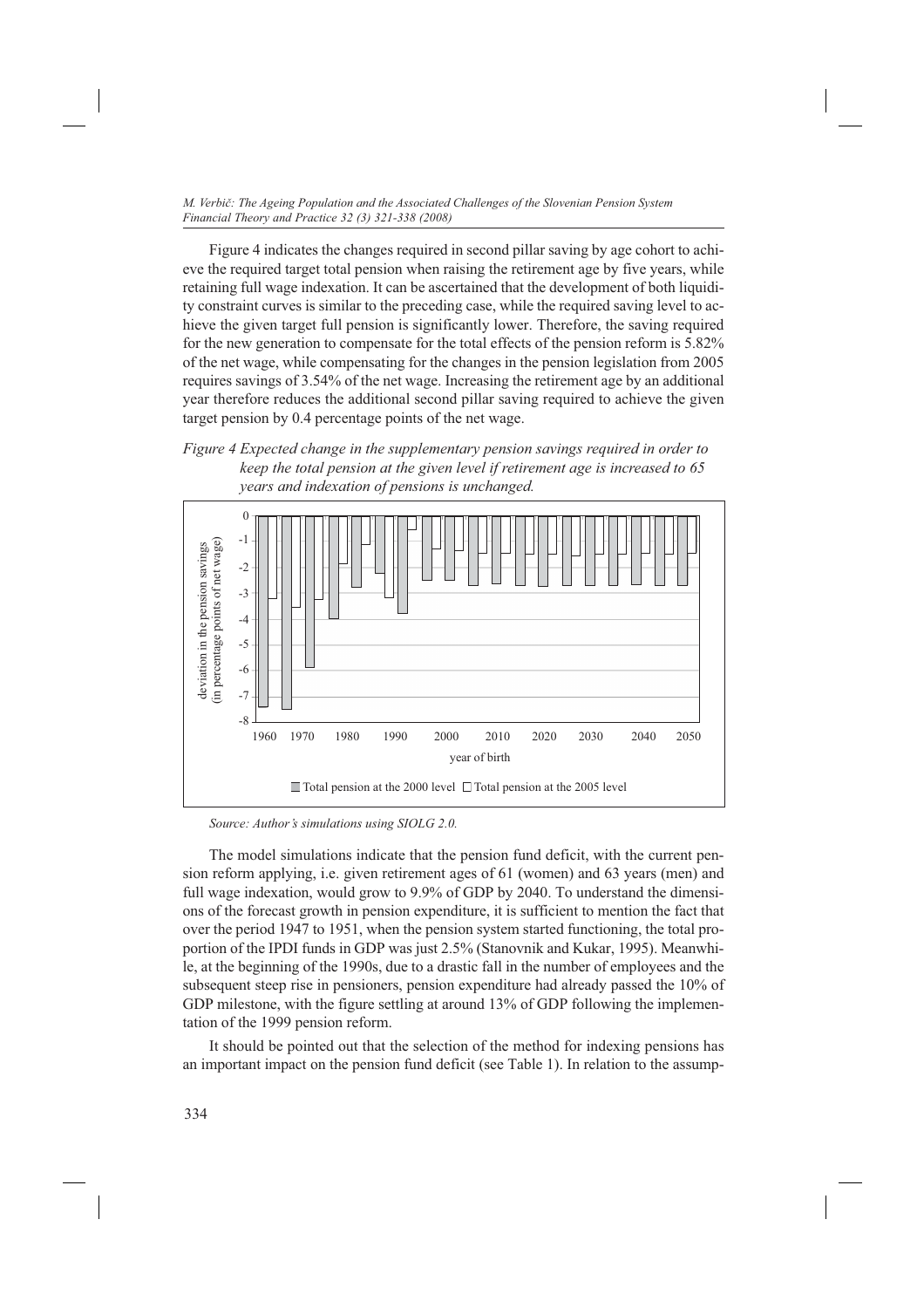|                                                               | 2010   | 2020   | 2030   | 2040    | 2050    |
|---------------------------------------------------------------|--------|--------|--------|---------|---------|
| Retirement age of 60 years,<br>100% indexation of pensions    | $-4.1$ | $-6.0$ | $-8.9$ | $-12.0$ | $-13.7$ |
| Retirement age of 60 years,<br>80% indexation of pensions     | $-3.8$ | $-4.7$ | $-6.3$ | $-8.5$  | $-9.2$  |
| Retirement age of 61/63 years,<br>100% indexation of pensions | $-3.6$ | $-4.6$ | $-6.9$ | $-9.9$  | $-11.7$ |
| Retirement age of 61/63 years,<br>80% indexation of pensions  | $-3.3$ | $-3.5$ | $-4.8$ | $-6.6$  | $-7.5$  |
| Retirement age of 65 years,<br>100% indexation of pensions    | $-3.0$ | $-1.9$ | $-3.8$ | $-6.2$  | $-8.1$  |
| Retirement age of 65 years,<br>80% indexation of pensions     | $-2.8$ | $-0.9$ | $-1.9$ | $-3.5$  | $-4.5$  |

*Table 1. Estimates of total balance of the state pension fund (in % of GDP) using different assumptions about retirement age and indexation level of pensions*

*Source: Calculations using Generational Accounts model (2007); cf. Verbič (2007:281).*

tions presented above, the transition from full to partial (80%) indexation of pensions to wage represents a reduction in the pension fund deficit in 2040 of 3.3 GDP percentage points. Increasing the retirement age has an even more beneficial effect on the pension fund balance (Table 1); the transition from a retirement age of 60 years to 65 years in the counterfactual scenario represents a reduction in the pension fund deficit in 2040 of as





*Source: Author's simulations using SIOLG 2.0.*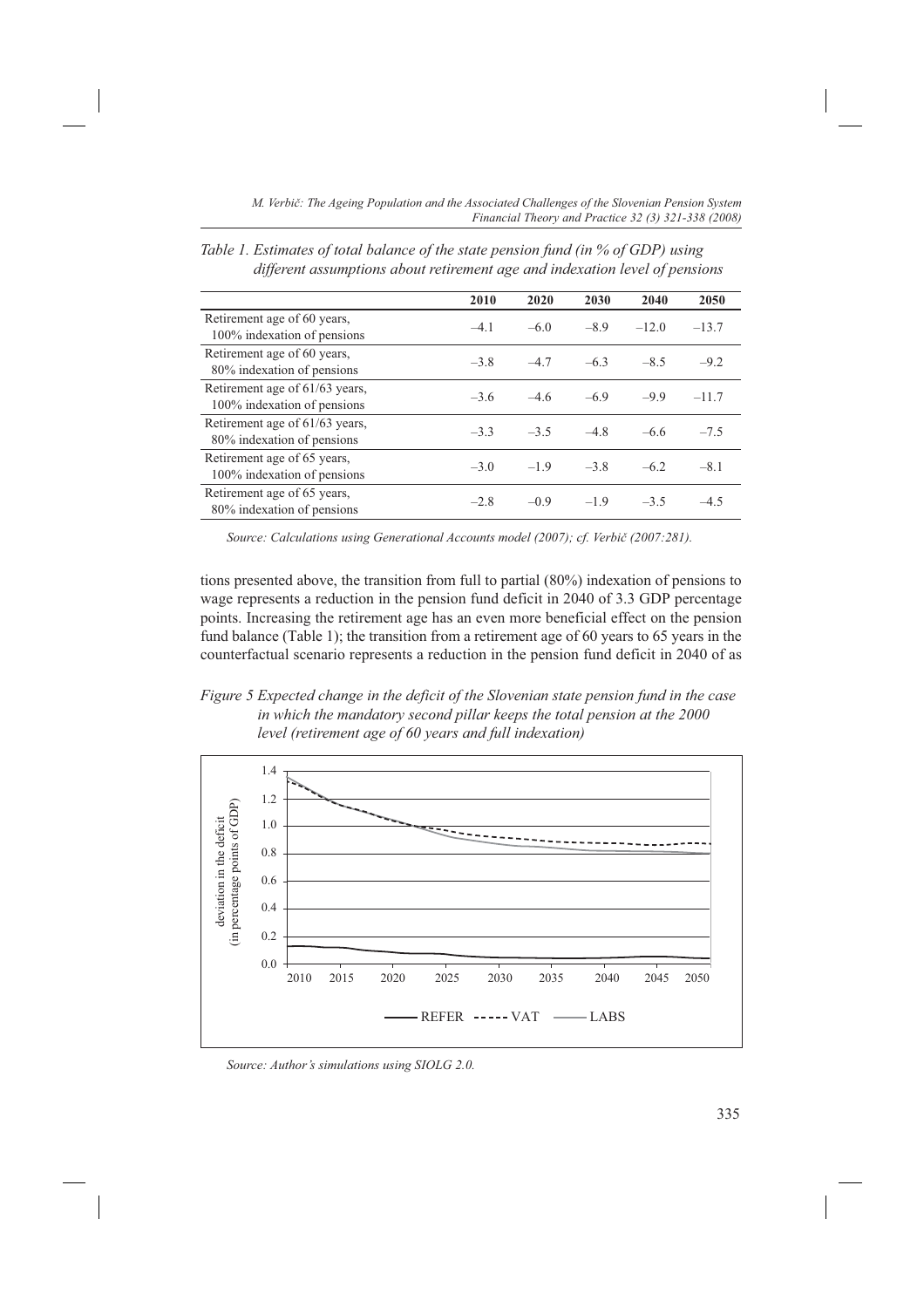much as 3.7 GDP percentage points. Furthermore, the higher retirement age also defers the occurrence of an additional pension fund deficit by approximately ten years (Verbič, 2007, pp. 260-262).

And finally, we are interested in the impact of a mandatory second pension pillar on the first pillar, i.e. the effect on the balance of cash flows of the IPDI. If employees increase second pillar saving, the value of their labour supply has to increase or they have to reduce the value of their current consumption. If the first option is selected, their gross income from the employment on which social insurance contributions (including pension and disability insurance contributions) are paid will increase, which could lead to a reduction in the IPDI deficit. As indicated by Figure 5, keeping the target full pension at the level it was before the 1999 pension reform came into effect would actually lead to this phenomenon. The pension fund deficit would be reduced due to the participation of employees in a (targeted) mandatory second pillar by between 0.80 and 1.38 GDP percentage points, depending on the year selected.

# **5 Conclusion**

The burden of introducing the 1999 pension reform and its amendments will largely be borne by the young active generations and future generations on behalf of the already retired generations and the baby-boom generations that are starting to retire. Due to a fall in the replacement rate and the effect of partial indexation of pensions between 2000 and 2005 on one hand, but primarily due to growth in the dependency ratio as a consequence of demographic aging on the other hand, the younger existing and new generations will have to pay higher contributions for the same or a lower pension, while to compensate for welfare with supplementary pension insurance they will have to reduce current consumption and increase their labour supply.

The volume of current second pillar saving in Slovenia is too low to compensate for the reduction in rights from mandatory pension insurance. It is not only that inclusion in that form of insurance is too low, but, particularly, that the premia paid in are too low. The model simulations indicated that for a retirement age of 60 the saving required for the new generations to compensate for the total effects of the pension reform is approximately 8.5% of the net wage, while the changes in the pension legislation from 2005 can be compensated by savings of approximately 5.0% of the net wage. The reference (voluntary) second pillar saving of the present new generations amounts to approximately 0.4% of the net wage on average.

Clearly, alternative forms of saving for old age are not developing quickly enough to deal successfully in the long term with the problems of an aging population, so Slovenia will require additional measures at a number of levels to normalise the state of the pension system. The 1999 PDIA introduced incentives for retirement saving in funded systems, which could be subject to modifications. Another possible solution to deteriorating economic circumstances of the elderly could be to reduce the difference between the minimum and maximum pension base by raising the former and reducing the latter. This would enable insured persons from lower income brackets and compel insured persons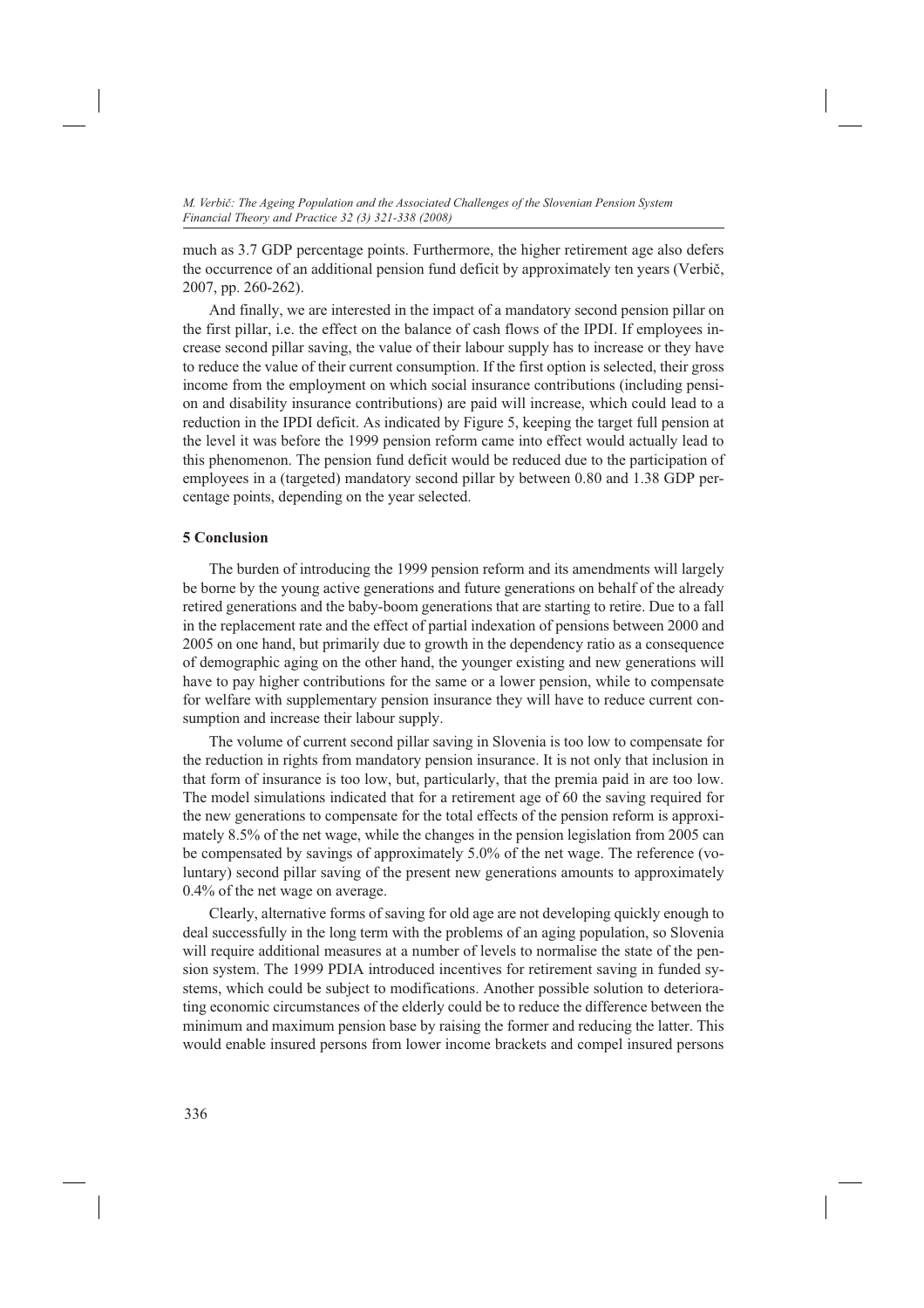from middle and higher income brackets in Slovenia to save "voluntarily" for retirement in the context of the second pension pillar.

Ultimately, the enacted additional pension insurance, i.e. mandatory second pension pillar, could assist in the move towards a more rational reallocation of life-cycle consumption and a more optimal labour supply. The consequent increased activity by insured persons in the labour market would also lead to a greater volume of contributions for mandatory pension insurance, which would reduce the pension fund deficit. Should the increase and prolongation of activity turn out in the future to be insufficient, the enacted increase of retirement age (irrespective of gender) could remain the only reasonable alternative.

## LITERATURE

**Armington, P. S., 1969.** "A Theory of Demand for Products Distinguished by Place of Production." *IMF Staff Paper,* No. 16. Washington, DC: International Monetary Fund.

**Arrow, K. J. and Debreu, G., 1954.** "Existence of an Equilibrium for a Competitive Economy." *Econometrica,* 22 (3), 265-290.

**Auerbach, A. J. and Kotlikoff, L. J., 1987.** *Dynamic Fiscal Policy.* Cambridge, NY: Cambridge University Press.

**Balistreri, E. J. and Hillberry, R. H., 2003.** *Estibration: An Illustration of Structural Estimation as Calibration.* Mimeo. Colorado School of Mines, Golden, CO.

**Böhringer, C., Rutherford, T. F. and Wiegard, W., 2003.** "Computable General Equilibrium Analysis: Opening a Black Box." *Discussion Paper,* No. 56. Mannheim: Zentrum für Europäische Wirtschaftsforschung.

**Deaton, A., 1992.** *Understanding Consumption.* Oxford: Clarendon Press.

**European Commission, 2001.** *Competitiveness and Social Cohesion: Implications for Candidate Countries.* Brussels: Office for Official Publications of the European Communities.

**Ferris, M. C. and Munson, T. S., 2000.** *GAMS/PATH User Guide: Version 4.3.*  Washington, DC: GAMS Development Corporation.

**Friedman, M., 1957.** *A Theory of the Consumption Function.* Princeton: Princeton University Press.

**GAMS Development Corporation, 2007b.** *GAMS – A User's Guide.* Washington, DC: GAMS Development Corporation.

**GAMS Development Corporation, 2007a.** *GAMS – The Solver Manuals.* Washington, DC: GAMS Development Corporation.

**Mathiesen, L., 1985.** "Computation of Economic Equilibria by a Sequence of Linear Complementarity Problems" in A. S. Manne, ed. *Economic Equilibrium: Model Formulation and Solution.* Amsterdam: North-Holland, 144-162.

**Modigliani, F. and Brumberg, R., 1954.** "Utility Analysis and the Consumption Function: An Interpretation of Cross-Section Data" in: K. K. Kurihara, ed. *Post Keynesian Economics.* New Brunswick, NJ: Rutgers University Press, 388-436.